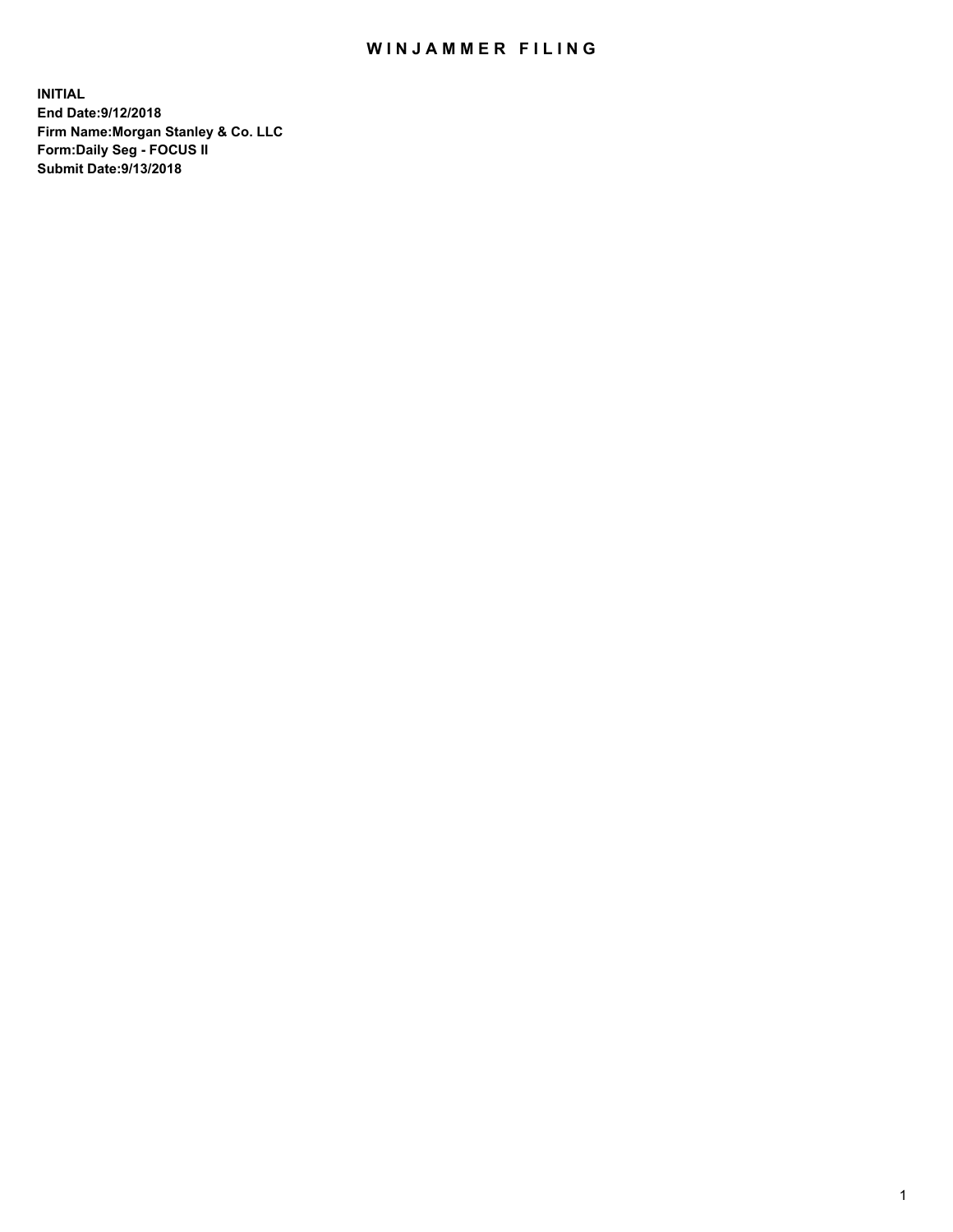**INITIAL End Date:9/12/2018 Firm Name:Morgan Stanley & Co. LLC Form:Daily Seg - FOCUS II Submit Date:9/13/2018 Daily Segregation - Cover Page**

| Name of Company                                                                                                                                                                                                                                                                                                                | Morgan Stanley & Co. LLC                               |
|--------------------------------------------------------------------------------------------------------------------------------------------------------------------------------------------------------------------------------------------------------------------------------------------------------------------------------|--------------------------------------------------------|
| <b>Contact Name</b>                                                                                                                                                                                                                                                                                                            | <b>Ikram Shah</b>                                      |
| <b>Contact Phone Number</b>                                                                                                                                                                                                                                                                                                    | 212-276-0963                                           |
| <b>Contact Email Address</b>                                                                                                                                                                                                                                                                                                   | lkram.shah@morganstanley.com                           |
| FCM's Customer Segregated Funds Residual Interest Target (choose one):<br>a. Minimum dollar amount: ; or<br>b. Minimum percentage of customer segregated funds required:% ; or<br>c. Dollar amount range between: and; or<br>d. Percentage range of customer segregated funds required between:% and%.                         | 280,000,000<br><u>0</u><br><u>0 0</u><br>0 Q           |
| FCM's Customer Secured Amount Funds Residual Interest Target (choose one):<br>a. Minimum dollar amount: ; or<br>b. Minimum percentage of customer secured funds required:%; or<br>c. Dollar amount range between: and; or<br>d. Percentage range of customer secured funds required between:% and%.                            | 140,000,000<br><u>0</u><br><u>00</u><br>0 <sub>0</sub> |
| FCM's Cleared Swaps Customer Collateral Residual Interest Target (choose one):<br>a. Minimum dollar amount: ; or<br>b. Minimum percentage of cleared swaps customer collateral required:% ; or<br>c. Dollar amount range between: and; or<br>d. Percentage range of cleared swaps customer collateral required between:% and%. | 92,000,000<br><u>0</u><br><u>00</u><br>0 <sup>0</sup>  |

Attach supporting documents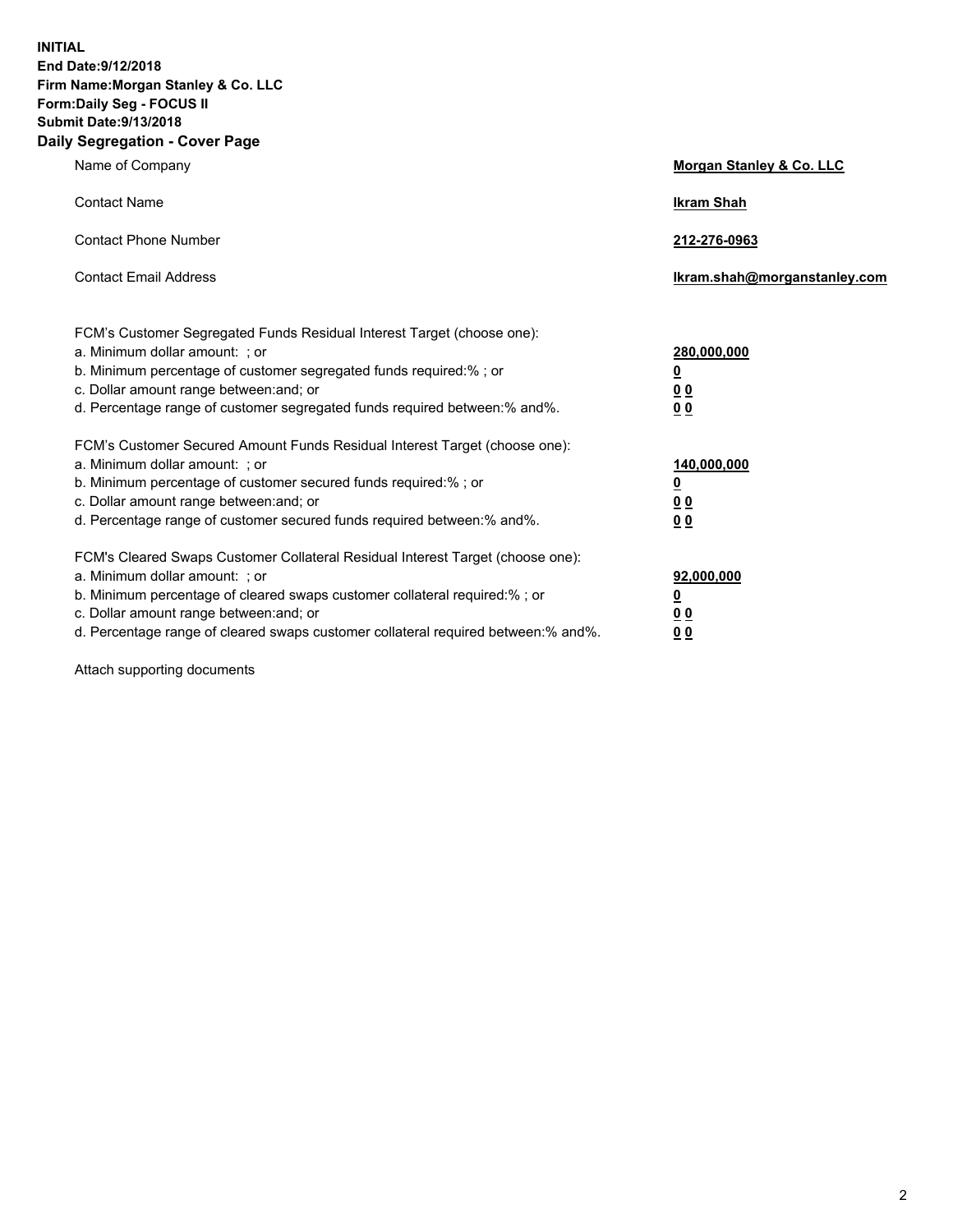## **INITIAL End Date:9/12/2018 Firm Name:Morgan Stanley & Co. LLC Form:Daily Seg - FOCUS II Submit Date:9/13/2018 Daily Segregation - Secured Amounts**

Foreign Futures and Foreign Options Secured Amounts Amount required to be set aside pursuant to law, rule or regulation of a foreign government or a rule of a self-regulatory organization authorized thereunder 1. Net ledger balance - Foreign Futures and Foreign Option Trading - All Customers A. Cash **3,519,025,886** [7315] B. Securities (at market) **2,384,065,497** [7317] 2. Net unrealized profit (loss) in open futures contracts traded on a foreign board of trade **-585,453,948** [7325] 3. Exchange traded options a. Market value of open option contracts purchased on a foreign board of trade **27,212,212** [7335] b. Market value of open contracts granted (sold) on a foreign board of trade **-23,550,865** [7337] 4. Net equity (deficit) (add lines 1. 2. and 3.) **5,321,298,782** [7345] 5. Account liquidating to a deficit and account with a debit balances - gross amount **262,973,308** [7351] Less: amount offset by customer owned securities **-261,097,140** [7352] **1,876,168** 6. Amount required to be set aside as the secured amount - Net Liquidating Equity Method (add lines 4 and 5) 7. Greater of amount required to be set aside pursuant to foreign jurisdiction (above) or line 6. FUNDS DEPOSITED IN SEPARATE REGULATION 30.7 ACCOUNTS 1. Cash in banks A. Banks located in the United States **642,956,385** [7500] B. Other banks qualified under Regulation 30.7 **650,971,588** [7520] **1,293,927,973** 2. Securities A. In safekeeping with banks located in the United States **35,079,750** [7540] B. In safekeeping with other banks qualified under Regulation 30.7 **0** [7560] **35,079,750** [7570]

- 3. Equities with registered futures commission merchants
	-
	- B. Securities **0** [7590]
	- C. Unrealized gain (loss) on open futures contracts **1,478,667** [7600]
	- D. Value of long option contracts **0** [7610]
- E. Value of short option contracts **0** [7615] **8,423,335** [7620]
- 4. Amounts held by clearing organizations of foreign boards of trade
	- A. Cash **0** [7640]
	- B. Securities **0** [7650]
	- C. Amount due to (from) clearing organization daily variation **0** [7660]
	- D. Value of long option contracts **0** [7670]
	- E. Value of short option contracts **0** [7675] **0** [7680]
- 5. Amounts held by members of foreign boards of trade
	-
	-
	- C. Unrealized gain (loss) on open futures contracts **-586,932,615** [7720]
	- D. Value of long option contracts **27,212,212** [7730]
	- E. Value of short option contracts **-23,550,865** [7735] **4,177,651,381**
- 6. Amounts with other depositories designated by a foreign board of trade **0** [7760]
- 7. Segregated funds on hand **0** [7765]
- 8. Total funds in separate section 30.7 accounts **5,515,082,439** [7770]
- 9. Excess (deficiency) Set Aside for Secured Amount (subtract line 7 Secured Statement Page 1 from Line 8)
- 10. Management Target Amount for Excess funds in separate section 30.7 accounts **140,000,000** [7780]
- 11. Excess (deficiency) funds in separate 30.7 accounts over (under) Management Target **51,907,489** [7785]

**0** [7305]

[7354] **5,323,174,950** [7355]

**5,323,174,950** [7360]

[7530]

A. Cash **6,944,668** [7580]

 A. Cash **2,411,936,901** [7700] B. Securities **2,348,985,748** [7710] [7740] **191,907,489** [7380]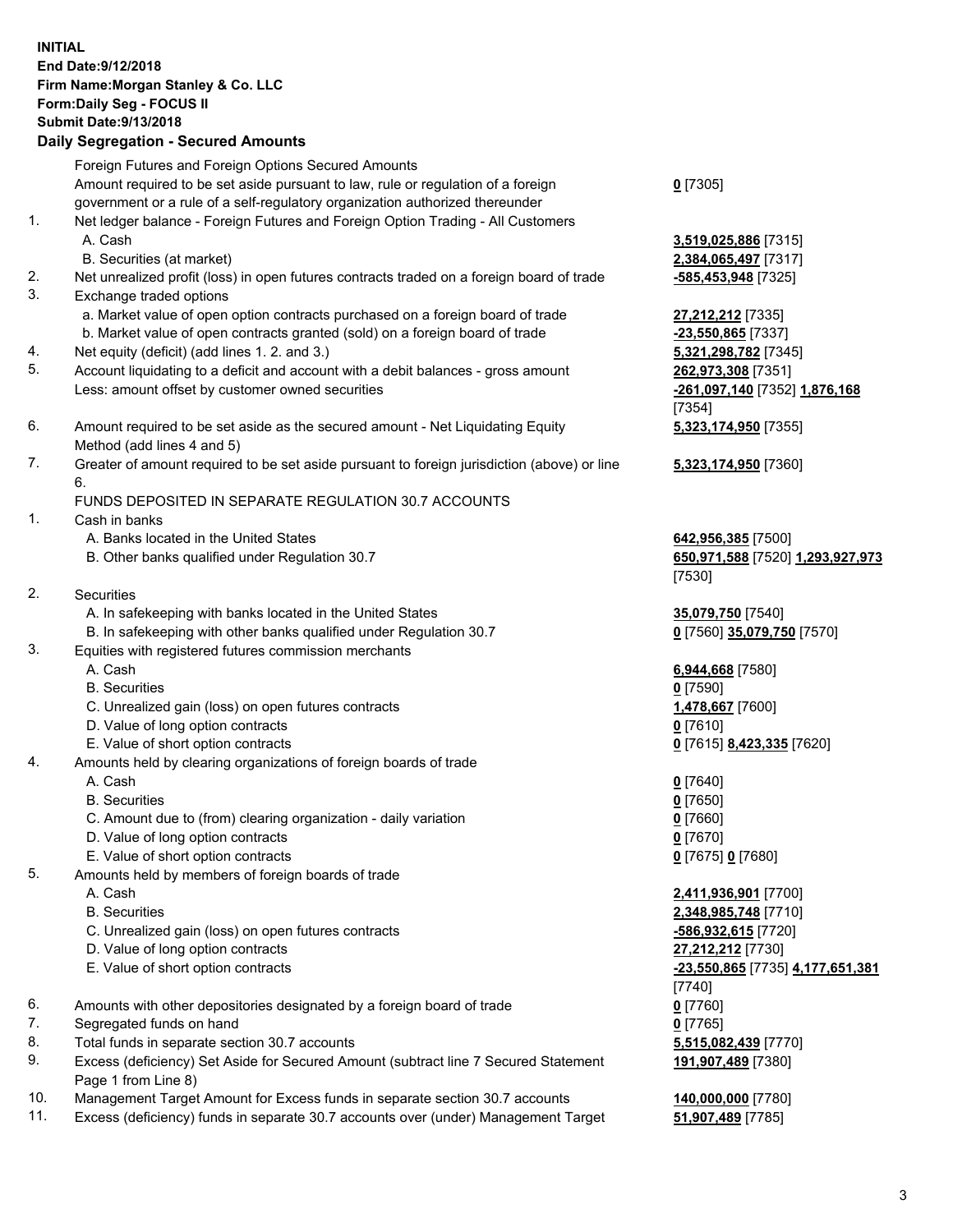**INITIAL End Date:9/12/2018 Firm Name:Morgan Stanley & Co. LLC Form:Daily Seg - FOCUS II Submit Date:9/13/2018 Daily Segregation - Segregation Statement** SEGREGATION REQUIREMENTS(Section 4d(2) of the CEAct) 1. Net ledger balance A. Cash **11,867,889,057** [7010] B. Securities (at market) **6,037,358,083** [7020] 2. Net unrealized profit (loss) in open futures contracts traded on a contract market **-777,876,966** [7030] 3. Exchange traded options A. Add market value of open option contracts purchased on a contract market **390,511,798** [7032] B. Deduct market value of open option contracts granted (sold) on a contract market **-462,962,064** [7033] 4. Net equity (deficit) (add lines 1, 2 and 3) **17,054,919,908** [7040] 5. Accounts liquidating to a deficit and accounts with debit balances - gross amount **275,171,128** [7045] Less: amount offset by customer securities **-274,557,699** [7047] **613,429** [7050] 6. Amount required to be segregated (add lines 4 and 5) **17,055,533,337** [7060] FUNDS IN SEGREGATED ACCOUNTS 7. Deposited in segregated funds bank accounts A. Cash **4,876,850,997** [7070] B. Securities representing investments of customers' funds (at market) **0** [7080] C. Securities held for particular customers or option customers in lieu of cash (at market) **789,143,127** [7090] 8. Margins on deposit with derivatives clearing organizations of contract markets A. Cash **6,531,647,189** [7100] B. Securities representing investments of customers' funds (at market) **0** [7110] C. Securities held for particular customers or option customers in lieu of cash (at market) **5,248,214,956** [7120] 9. Net settlement from (to) derivatives clearing organizations of contract markets **9,861,551** [7130] 10. Exchange traded options A. Value of open long option contracts **390,511,798** [7132] B. Value of open short option contracts **-462,962,064** [7133] 11. Net equities with other FCMs A. Net liquidating equity **5,047,109** [7140] B. Securities representing investments of customers' funds (at market) **0** [7160] C. Securities held for particular customers or option customers in lieu of cash (at market) **0** [7170] 12. Segregated funds on hand **0** [7150] 13. Total amount in segregation (add lines 7 through 12) **17,388,314,663** [7180] 14. Excess (deficiency) funds in segregation (subtract line 6 from line 13) **332,781,326** [7190] 15. Management Target Amount for Excess funds in segregation **280,000,000** [7194] 16. Excess (deficiency) funds in segregation over (under) Management Target Amount **52,781,326** [7198]

Excess